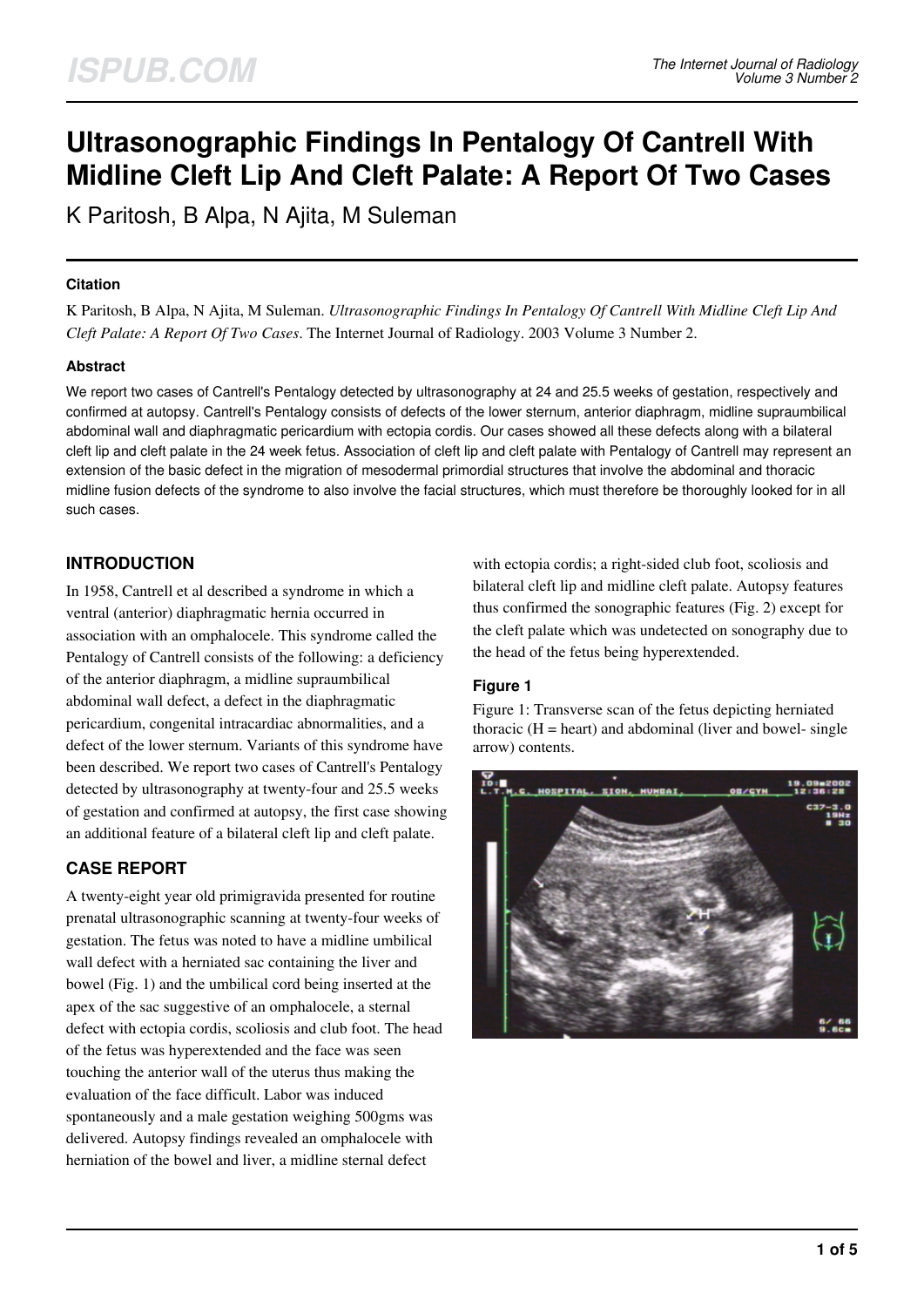## **Figure 2**

Figure 2: Fetus with omphalocele with herniated liver and bowel, ectopia cordis, club foot, and bilateral cleft lip. The fetus also had a cleft palate.



Another twenty-three year old primigravida also presented for routine prenatal ultrasonographic at 25.5 weeks. This fetus was also live at sonography and had an omphalocele containing herniated bowel and liver (Fig. 3) and a sternal defect with ectopia cordis. A male gestation weighing 700gms was delivered. Autopsy findings revealed an omphalocele with herniation of the bowel and liver and a midline sternal defect with ectopia cordis. Autopsy features thus confirmed the sonographic features in this second case as well. This fetus did not have associated cleft lip or palate and there was no evidence of club-foot.

## **Figure 3**

Figure 3: Antenatal ultrasound of the 25.5-week gestation demonstrating the covering of the omphalocele (arrows on left) and the herniated liver and bowel. Ectopia cordis was also present.



#### **DISCUSSION**

In 1958, Cantrell et  $al_1$  described a syndrome in which a ventral (anterior) diaphragmatic hernia occurred in association with an omphalocele. This syndrome called the Pentalogy of Cantrell consists of the following: a deficiency of the anterior diaphragm, a midline supraumbilical abdominal wall defect, a defect in the diaphragmatic pericardium, congenital intracardiac abnormalities, and a defect of the lower sternum. Few variants of this syndrome have been described<sub>1</sub>, 2.

The association of sternal fusion defects with various cardiac, diaphragmatic and anterior body wall defects represents a developmental field complex that includes the Pentalogy of Cantrell and ectopia cordis. Ectopia cordis (extra-thoracic heart) is a rare malformation at the most severe end of a spectrum of anterior body wall defects involving sternal fusion abnormalities<sub>3</sub>.

This spectrum of defects is more appropriately categorized as a midline developmental field complex and as such is causally heterogeneous. Evidence for this heterogeneity is suggested by the occasional occurrence of this complex in chromosomal and other multiple malformation syndromes<sub>4</sub>.

Variants of the Pentalogy of Cantrell have been described by Toyama. He suggested the following classification for the Pentalogy of Cantrell:

1. diagnosis certain, all five defects present;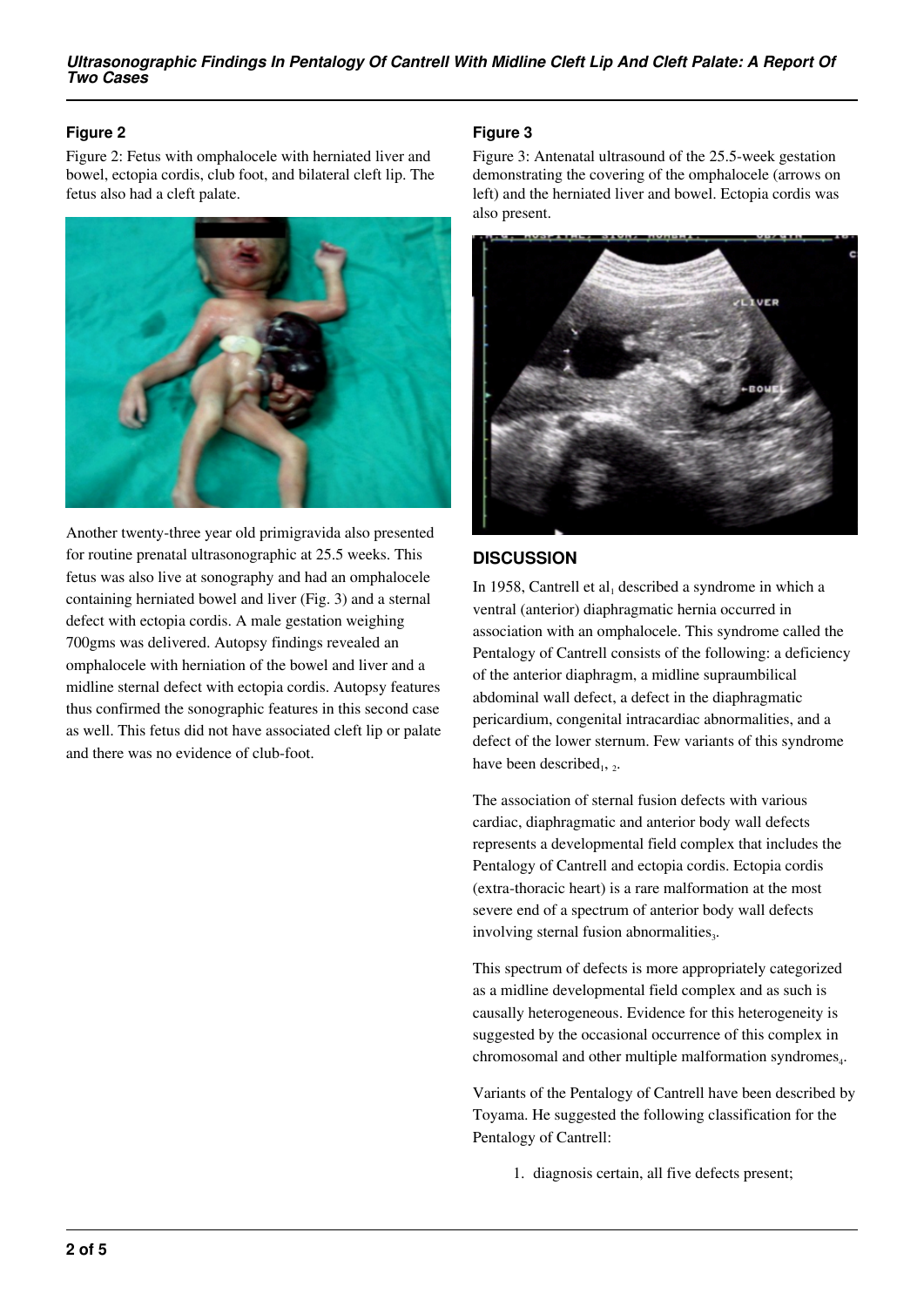- 2. diagnosis probable, four defects (including intracardiac and ventral abdominal wall) are present; and
- 3. incomplete, variable combinations of defects present (always including a sternal abnormality)2.

The embryologic defects responsible for the variety of abnormalities present in the Pentalogy of Cantrell are of mesodermal origin. The diaphragmatic and pericardial defects are closely related to either total or partial failure of the transverse septum to develop, whereas the cardiac abnormalities result from faulty development of the epimyocardium. The sternal and abdominal wall defects represent faulty migration of these mesodermal primordial structures. It is thought that these developmental abnormalities occur around day  $14 - 18$  of embryonic life<sub>5</sub>. The failure of this process is believed to occur due to:

- 1. Vascular dysplasias resulting in a vascular steal phenomena.
- 2. Mechanical teratogenesis by amnion rupture, tearing and adhering by the amnion, tissue band adherence causing pressure necrosis and incomplete morphogenesis, mechanical compression secondary to rupture of the chorion or the yolk sac.
- 3. Genetic mutation, either idiopathic or due to viral infection in the early first trimester or drugs given to the mother6.

In the first of our cases, where there was associated bilateral cleft lip and a midline cleft palate, we believe that this anomaly was due to a migration defect in the primordial mesoderm of the face, which accompanied the ventral body wall defects in the fetus.

Many other associations have been found with Pentalogy of Cantrell, which include amniotic band syndrome with limb anomalies, structural cardiac defects with pericardial effusion, exencephaly, cystic hygroma, infraumbilical defects with cloacal and bladder exstrophy and bilateral inguinal hernias. Concurrent structural and / or chromosomal abnormalities may complicate upto 50 to 75% of cases presenting with omphaloceles and thus it is an indicator for antenatal invasive fetal testing<sub>7</sub>,  $_{8}$ . Omphalocele should be considered pathological only if it persists beyond 14 weeks

or its maximum diameter exceeds 1cm in the first trimester of pregnancy<sub>9</sub>, 10, 11. Few cases have been reported in which the pregnancy was continued till term and the fetus delivered by induction of labor. A number of corrective surgeries were done on the neonate for correction of the defects after which a normal growth of the child was achieved by the age of two to three years $_5$ .

## **CONCLUSION**

Thus we conclude that Pentalogy of Cantrell is a spectrum of congenital anomalies, from fatal to non-fatal, which must therefore be adequately evaluated antenatally for appropriate prenatal counseling and postnatal management of the individual cases.

# **CORRESPONDENCE TO**

Paritosh C. Khanna, 1211 B Everest Apartments, JPN Road, Versova, Andheri (West), Mumbai 400 061, India. Phone 91-22-26331391 Email: paritoshkhanna@hotmail.com

#### **References**

1. Cantrell JR, Haller JA, Ravitch MM. A syndrome of congenital defects involving the abdominal wall, sternum, diaphragm, pericardium and heart. Surg Gynecol Obstet 1958; 107: 602-14.

2. Toyama WM. Combined congenital defects of the anterior abdominal wall, sternum, diaphragm, pericardium and heart: a case report and review of the syndrome. Pediatrics 1972; 50: 778-92.

3. Rick A Martin, Christopher Cunniff, Lars Erickson, and Kenneth Lyons Jones. Pentalogy of Cantrell and ectopia cordis, a familial developmental field complex. Am J med genetics 1992; 42: 839-841.

4. Baker ME, Rosenberg ER, Trofatter TF, Imber MJ, Bowie JD. The in-utero findings in twin Pentalogy of Cantrell. J ultrasound med 1984; 3: 525-527.

5. C Siles, PA Boyd, N Manning, T Tsang, P Chamberlain. Omphalocele and pericardial effusion: possible sonographic markers for the Pentalogy of Cantrell or its variants. Obstet Gynecol 1996; 87(2): 840-842.

6. Harshad R Shah, PC Patwa, JB Pandya, Vipula Goswami, Puneet Jain, Bhavik Shah. Antenatal ultrasound diagnosis of a case of 'Pentalogy of Cantrell' with common cardiac chambers: case Report. Ind J Radiol Imag 2000; 10: 99-101. 7. Benaceraff VR, Saltzman DH, Esteroff JA, Frigoleto FD

Jr. Abnormal karyotype of fetuses with Omphalocele:

prediction based on omphalocele contents. Obstet Gynecol 1990; 75: 371-376.

8. Gilbert WM, Nicolaides KH. Fetal omphalocoele: associated malformations and chromosomal defects. Obstet Gynecol 1987; 70:633-635.

9. Merchant SA. Sonoembryology. A review. Bombay Hosp J 1994; 36: 20-26.

10. Cullinan JA, Nyberg DA. Fetal abdominal wall defects: Rumack CM, Wilson SR, Charboneau JW, eds. Diagnostic Ultrasound, Mosby -Year Book Inc., 2nd edition; 1998: 1167-9.

11. Cyr DR, Mack LA, Schoenecker SA et al. Bowel migration in the normal fetus: US detection. Radiology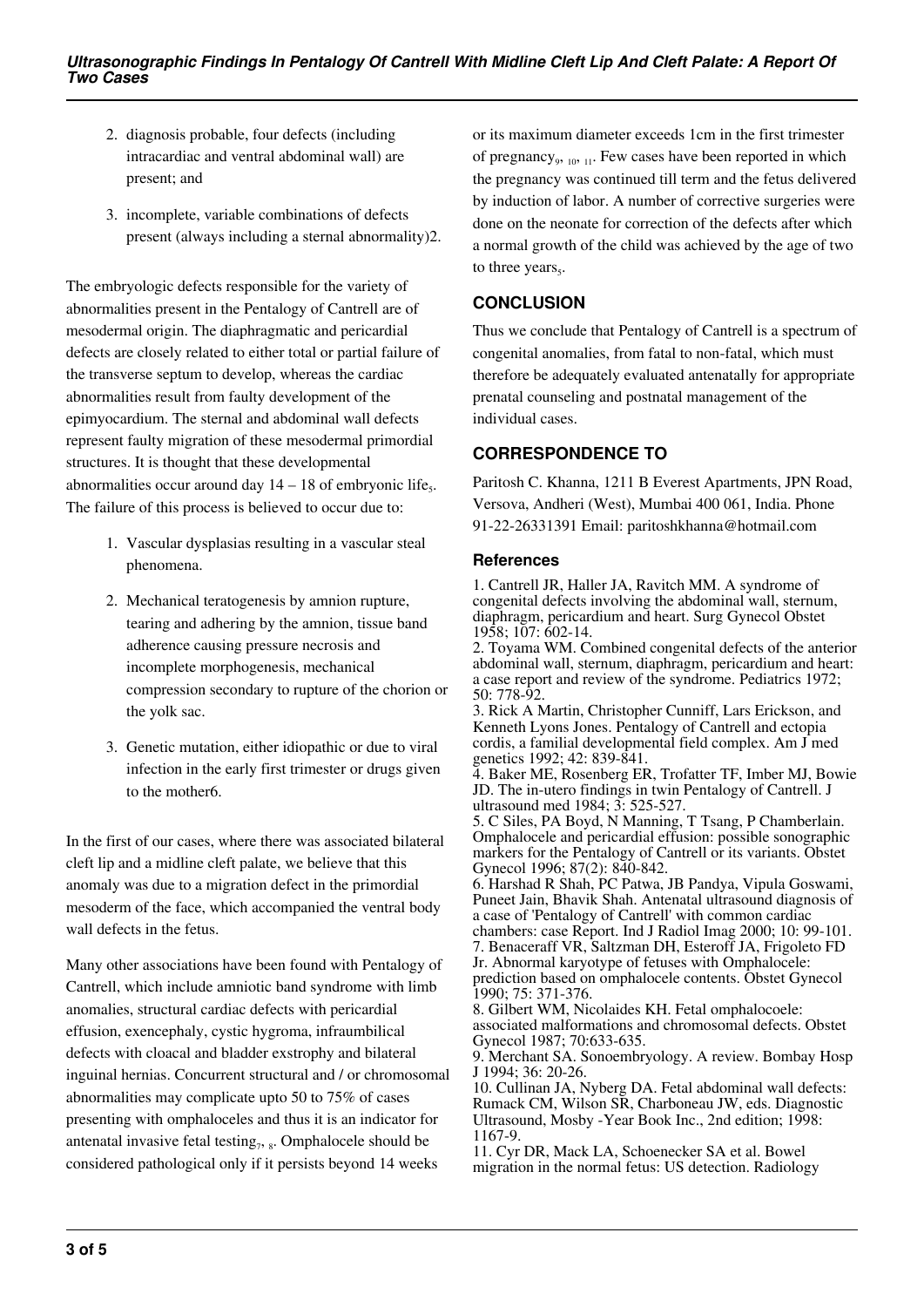*Ultrasonographic Findings In Pentalogy Of Cantrell With Midline Cleft Lip And Cleft Palate: A Report Of Two Cases*

1986; 161: 119.